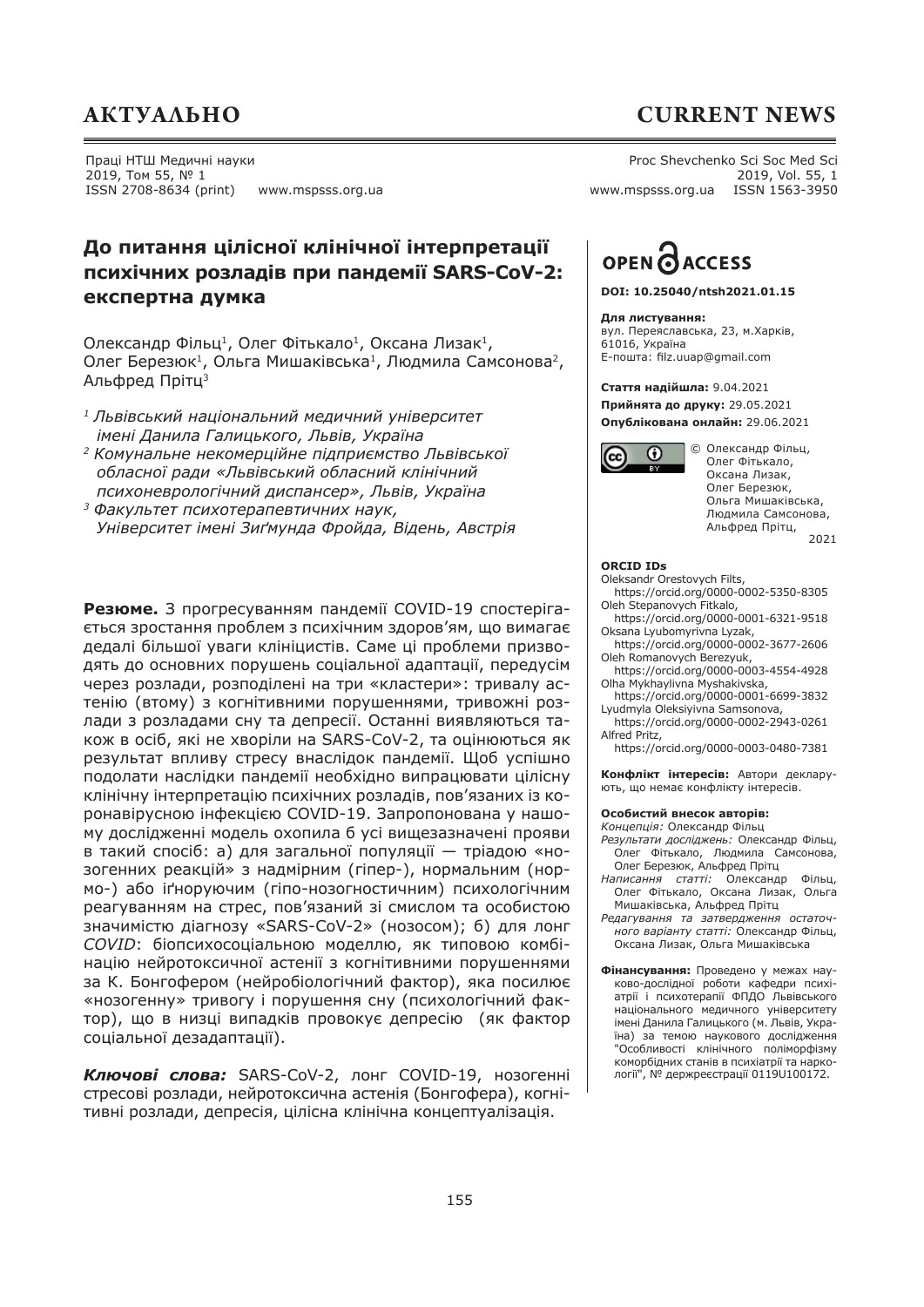Proc Shevchenko Sci Soc Med Sci www.mspsss.org.ua ISSN 2708-8642 (online) 2021, Vol. 64, 1 Актуально Current news

# OPEN CACCESS

### **DOI: 10.25040/ntsh2021.01.15**

#### **For correspondence:**

69 Pekarska Str, Lviv, 79010, Ukraine Е-пошта: fi lz.uuap@gmail.com

**Received:** Apr, 9, 2021 **Accepted:** Apr, 29, 2021 **Published online:** June, 29, 2021



 © Oleksandr Filts, Oleh Fitkalo, Oksana Lyzak, Oleh Berezyuk, Olha Myshakivska, Lyudmyla Samsonova, Alfred Pritz, 2021

**ORCID IDs** Oleksandr Filts,

- https://orcid.org/0000-0002-5350-8305 Oleh Fitkalo,
- https://orcid.org/0000-0001-6321-9518 Oksana Lyzak,
- https://orcid.org/0000-0002-3677-2606 Oleh Berezyuk,
- https://orcid.org/0000-0003-4554-4928 Olha Myshakivska,
- https://orcid.org/0000-0001-6699-3832 Lyudmyla Samsonova,
- https://orcid.org/0000-0002-2943-0261 Alfred Pritz,
- https://orcid.org/0000-0003-0480-7381
- **Disclosures.** The authors declared no conflict of interest

### **Author Contributions:**

- *Conceptualization:* Oleksandr Filts *Results of study:* Oleksandr Filts, Oleh Fitkalo, Lyudmyla Samsonova,
- Berezyuk, Alfred Pritz *Writing — original draft:* Oleksandr Filts,
- Oleh Fitkalo, Oksana Lyzak, Olha Myshakivska, Oleh Berezyuk, Alfred Pritz *Writing — review and editing:* Oleksandr
- Filts, Oksana Lyzak, Olha Myshakivska

### **Funding.**

the study was carried out as part of the research of the Department of Psychiatry and Psychotherapy of the Faculty of Postgraduate Education of Danylo Halytsky National Medical University in Lviv, Ukraine, titled 'Features of clinical polymorphism of comorbid states in psychiatry and narcology', N of state registration 0119U100172..

The **objective** of this report is to propose an integral interpretation of the entire range of mental disorders in COVID-19 found in existing clinical studies. The authors explored the following issues: a) why COVID-19 pandemic is accompanied by a particular spectrum of mental and psychological disorders; c) which clinical interpretation of such disorders is proposed in the available studies; and (c) wheth-

Oleksandr Filts<sup>1</sup>, Oleh Fitkalo<sup>1</sup>, Oksana Lyzak<sup>1</sup>, Oleh Berezyuk<sup>1</sup>, Olha Myshakivska<sup>1</sup>, Lyudmyla Samsonova<sup>2</sup>, Alfred Pritz3

*1 Danylo Halytsky National Medical University, Lviv, Ukraine*  <sup>2</sup> Municipal Non-profit Enterprise of Lviv Regional Council *«Lviv Regional Clinical Psychoneurological Dispensary» 3 Sigmund Freud University, Vienna, Austria*

**Аbstract.** As the COVID-19 pandemic progresses, the observed increase in mental health issues requires more and more clinical attention. Mental disorders have become a major cause for disturbances in social adjustment, primarily due to disorders that fall into three clusters: prolonged fatigue (asthenia) with cognitive impairment; anxiety disorders with sleep disorders; and depression. The last two are also found in individuals who have not contracted SARS-CoV-2; they are seen as a result of their exposure to the stress of the pandemic. Therefore, to successfully manage the consequences of the pandemic, it is necessary to develop a cohesive clinical interpretation of mental disorders related to COVID-19 infection. Our proposed model would encompass all the above manifestations as follows: а) *for the general population* — by the triad of 'nosogenic reactions' with excessive (hyper-), normal (normo-) or ignoring (hyponosognostic) psychological responses to stress related to the *semantics and individual significance* of the SARS-CoV-2 diagnosis (nosos); b) *for long COVID* — by the biopsychosocial model as a typical combination of neurotoxic asthenia with cognitive impairment (Bonhoeffer's neurobiological factor) that exacerbates 'nosogenic' anxiety and sleep disorders (psychological factor) and thus provokes a depressive response (as a social maladaptive factor).

*Keywords:* SARS-CoV-2, long COVID-19, nosogenic stress-related disorders, neurotoxic asthenia (Bonhoeffer), cognitive disorders, depression, clinical conceptualization.

> er there exists a cohesive clinical rationale for these disorders, which range from anxiety and depression in the general population [1] to typical manifestations of long COVID.

> **Methods:** the academic part comprised a review of Pubmed literature on mental disorders in the case of COVID-19, starting from January 2020, with emphasis on a) epidemi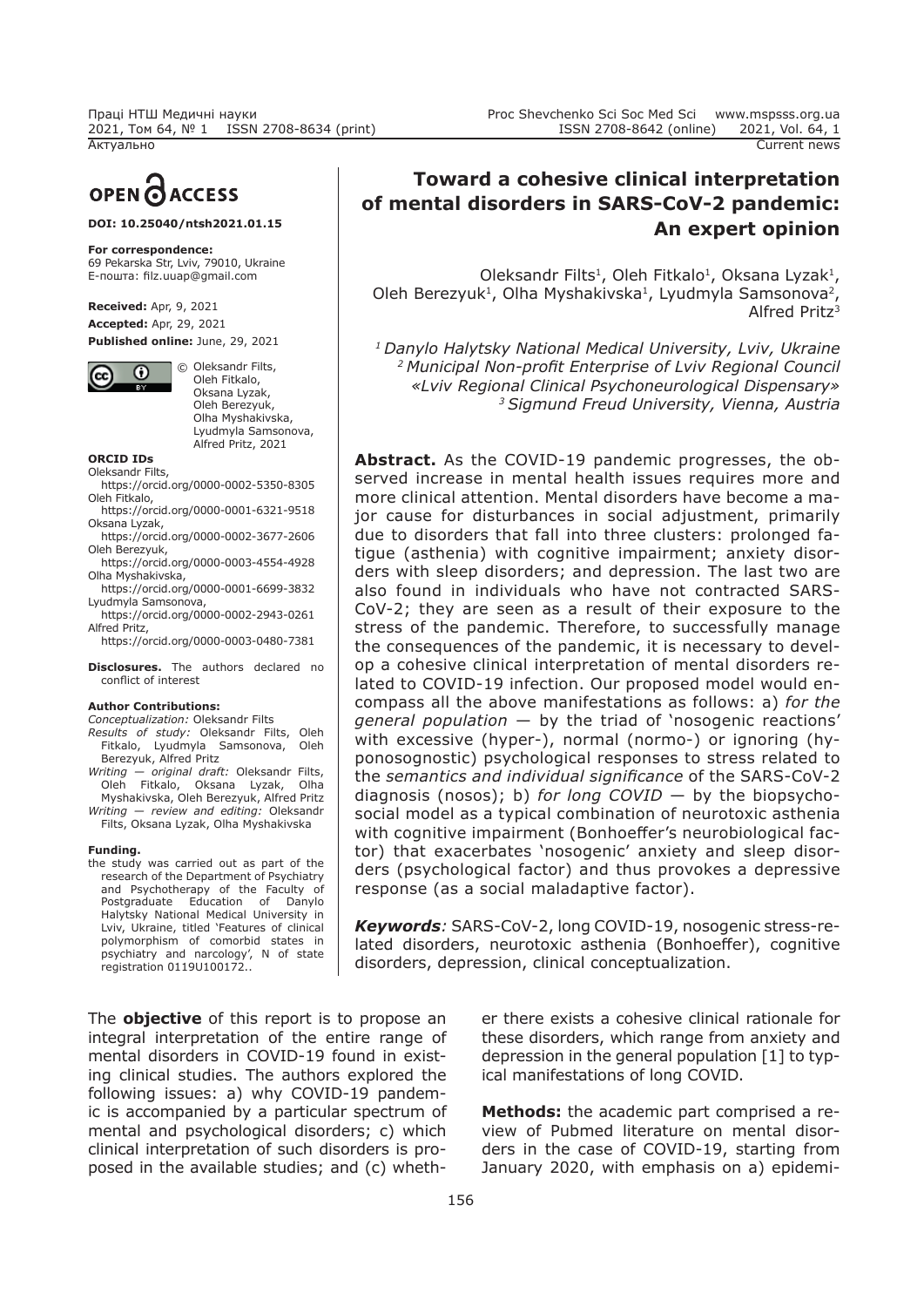ological indicators in patients uninfected with COVID, who manifested typical stress-dependent psychological reactions to any information about COVID-19 diagnosis; b) mental disorders during the acute phase of the disease; c) mental disorders in long COVID.

The clinical part included: a) *in the psychotherapeutic setting –* an in-depth description of the development of stress-dependent disorders in patients who did not contract COVID-19, but were admitted as patients with complaints of anxiety, insomnia, or depression; c) *in consultations –* an analysis of manifestations of long COVID for their cohesive clinical qualification, with consideration of the published data; d) discussion of the data obtained from psychodynamic therapy and clinical consultations with a culturally independent expert psychoanalyst – Professor Alfred Pritz, Honorary Professor of Danylo Halytsky National Medical University in Lviv and our long-standing partner in educational and research projects.

**Literature review: general population.** Jiagi Xiong et al. (2020) who analyzed the population-based mental health studies at the *onset of the pandemic* in 7 countries pointed out relatively high levels of anxiety (6.33% to 50.9%), depression (14.6% to 48.3%), PTSD (7% to 53.8%), psychological stress (34.43% to 38%), and overall stress (8.1% to 81.9%). The risk groups for these disorders during the pandemic include women, individuals under 40, students, the unemployed, and individuals with preexisting health issues, both physical and mental; constant preoccupation with news about COVID-19 in the media *contributed to the risk* [2].

A recent longitudinal study of mental health [3] showed that the proportion of respondents with anxiety symptoms in 2020 increased to 20.1% from 17.3% in 2014-2019. Schäfer et al. (2020) [4] assessed psychopathological symptoms and adaptability before and after the outbreak of COVID-19, as well as traumatic distress associated with COVID-19 in a sample of German-speaking population: only 10% of respondents experienced a clinically significant increase in psychopathological symptoms, and 15% met the threshold criteria for traumatic distress associated with COVID-19. *More importantly*, however, two groups with *different responses to stress* were identified. The

group with an *intense* response to the stress experienced an increase in psychopathological symptoms and a decrease in adaptability, while the group with *lower levels* of response to the stress experienced reverse symptoms.

Based on the findings from 84 studies in 2021, MB Stein [5] provides the resulting data on the characteristics of psychiatric symptoms in the general population. This data does not differ significantly from the 2020 data listed above: a) distress and PTSD were present in up to 36%; b) depression – in  $17\%$ ; c) distress – in  $14\%$ ; d) PTSD symptoms – in 7%. The author does not summarize the data on sleep disorders and anxiety, although other studies pay special attention to these two categories. This may be due to the fact that the author views anxiety as a manifestation of distress (up to 36%).

A recent study on the epidemiology of mental disorders in the general population conducted by Castadelli-Maia JM et al. [6] indicates a significant increase in anxiety disorders (up to 18% in Asia and up to 29% outside Asia and Europe) and depression (16% in China, 26% in Europe, and 39% in other non-Asian countries). The authors believe that lower levels of depression and anxiety found in Asian countries could be culture-dependent.

Taking into account the findings of other recent reviews [7,8], it can be summarized that the incidence of anxiety, depressive disorders, stress reactions, and sleep disorders in the general population exceeds the pre-pandemic one by 2 to 2.5 times. All authors in one way or another emphasize the role of *information pressure and psychological distress* associated with severe consequences of infection, isolation, and panic.

We did not specifically analyze the **acute phase** of COVID-19, although currently available literature data [5] make it clear that all registered syndromes of mental disorders fully correspond to the well-known concept of exogenous organic syndromes by K. Bonhoeffer, 1917). As a reminder: this concept deals with typical and nonspecific syndromes undetermined by a specific cause of brain damage (infections, intoxications, tumors, etc.): *delirium; memory disorder; disturbance of attention and thinking; paroxysmal states with possible disturbances of consciousness; hallucinations;*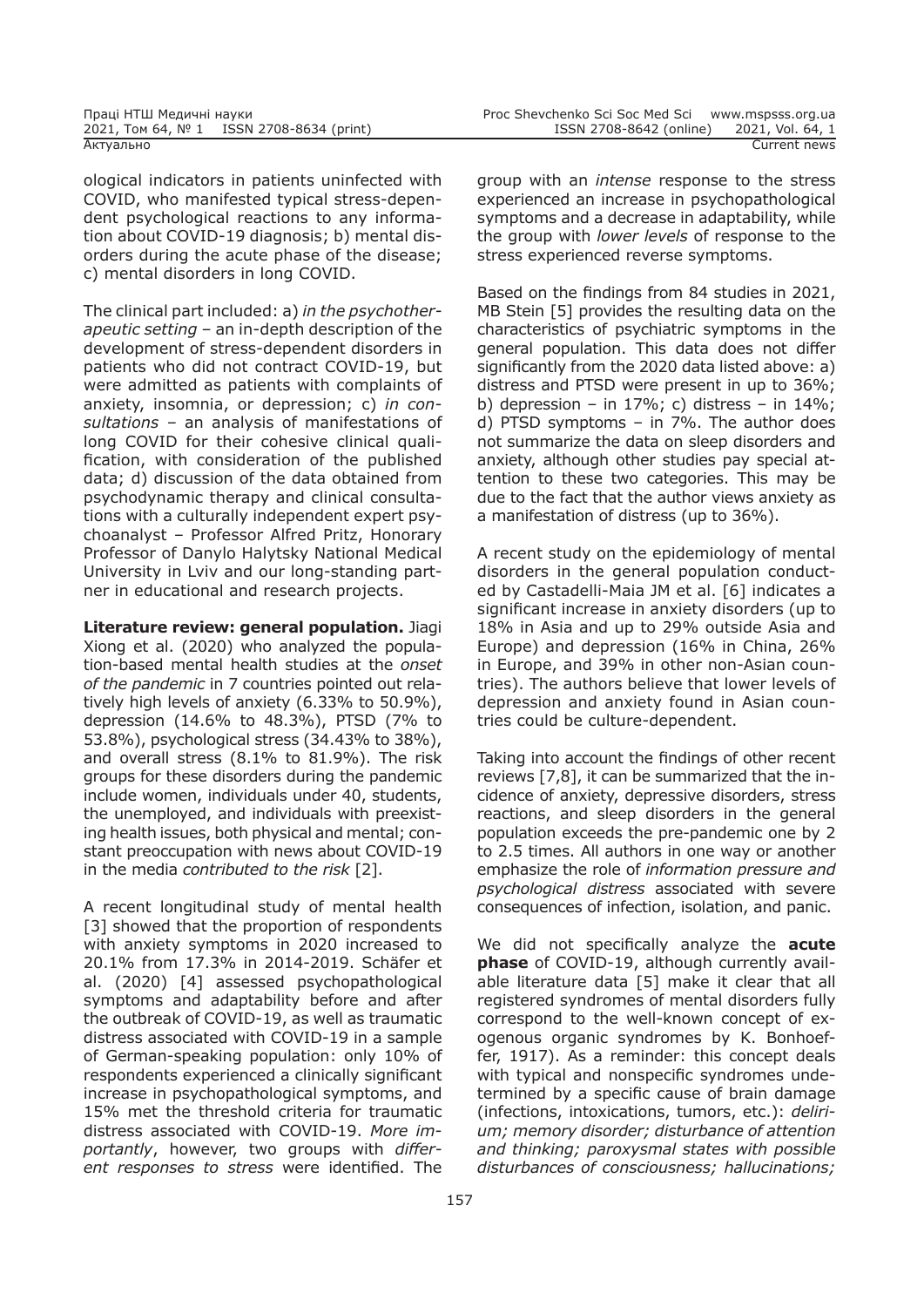*and asthenia*. In fact, it is a case of an 'acute cerebropathic disorder' in one of the listed options or even a combination of several of them. This clinical concept does not only account for the *characteristic types* of all mental disorders in СOVID-19 (as well as the entire group of SARS infections) [5] but envisages an *acute and temporary course* of the above disorders.

**Long COVID**. It is now clear that the pandemic is having a negative, long-term impact on the mental health of individuals who contract COVID-19. Such patients mostly seek medical help for asthenia, attention disturbances and minor short-term memory disorders, anxiety-phobic disorders, and depression. Within 14 to 90 days after being diagnosed with COVID-19, 18% of the patients sought help from a psychiatrist; in 5.8% of those cases, symptoms of asthenia, anxiety, and depression were revealed for the first time. A study conducted during the initial outbreak of COVID-19 in China found: 53.8% of respondents rated the psychological impact of the pandemic as moderate or severe; 16.5% reported moderate to severe symptoms of depression; 28.8% — moderate and severe anxiety symptoms;  $8.1\%$  – medium and significant levels of stress  $[1]$ .

More recent studies focusing on long-term consequences of COVID-19 [9, 10] note that a number of patients who contracted even mild forms of COVID-19 experienced long-term mental consequences that were also associated with direct lesions of the nervous system, such as intracranial hemorrhage and ischemic stroke. Psychiatric disorders were noted in 5.8% of individuals with no history of mental illnesses. Asthenia was the most common condition: individuals who tested positive for SARS-CoV2 felt exhausted, suffered from apathy over the course of 3 to 4 months, and were unable to fully resume working. In particular, in a comparative study of neurological and mental disorders in the case of COVID-19 by Taquet M. et al. [10], it was shown that within 6 months after the acute phase of the disease, patients who had contracted COVID-19 demonstrated a highly significant increase in all types of mental disorders.

*Chronic fatigue or asthenia* is proved to be the most frequent long-term consequence of COVID-19 among all mental disorders found in COVID-19 (long COVID) [11]. The next most frequent findings include anxiety and depressive disorders, as well as cognitive impairment. The authors also note that, compared to neurological disorders, common psychiatric disorders (mood and anxiety disorders) showed a weaker relationship with markers of COVID-19 severity in terms of incidence or hazard ratios. They believe that their occurrence reflects, at least partly, the influence of psychological implications on COVID-19 diagnosis – rather than being a direct manifestation of the illness.

**Clinical conceptualization.** In terms of clinical conceptualization of psychopathological presentations induced by the COVID-19 pandemic, only two studies involving a unified clinical interpretation of pandemic-related mental disorders can be cited [12, 13].

In one of these studies analyzing the self-assessment data of 265 patients a month after discharge from hospital (all male samples, average age of 56 years) during the «second wave» of the pandemic in 2020, authors conclude that psychiatric consequences of SARS-CoV-2 infection can be caused both by the immune response to the virus itself, *and by psychological stressors* such as social isolation, the psychological impact of a novel severe and potentially fatal illness, concerns about infecting others, and stigma [12]. However, the impact of each of these factors remains unclear.

In the other study, the authors discuss the possibility of 'infectious' triggering or even pathogenetic conditioning of all classes of mental disorders, including schizoaffective psychosis and schizophrenia [13].

Therefore, we believe that our attempt to formulate a holistic cohesive clinical interpretation of COVID-19-related psychopathology may be useful for the understanding of the full range of mental disorders observed during the pandemic.

**Psychotherapeutic setting.** Since January 2020, in the inpatient department of Lviv Clinical Psychoneurological Dispensary of our clinic, 22 patients (19 women, 3 men) were treated for anxiety disorders or depression by a combination of medical treatment and psychotherapy. Seven patients had contracted COVID-19, while 15 patients were uninfected. The psycho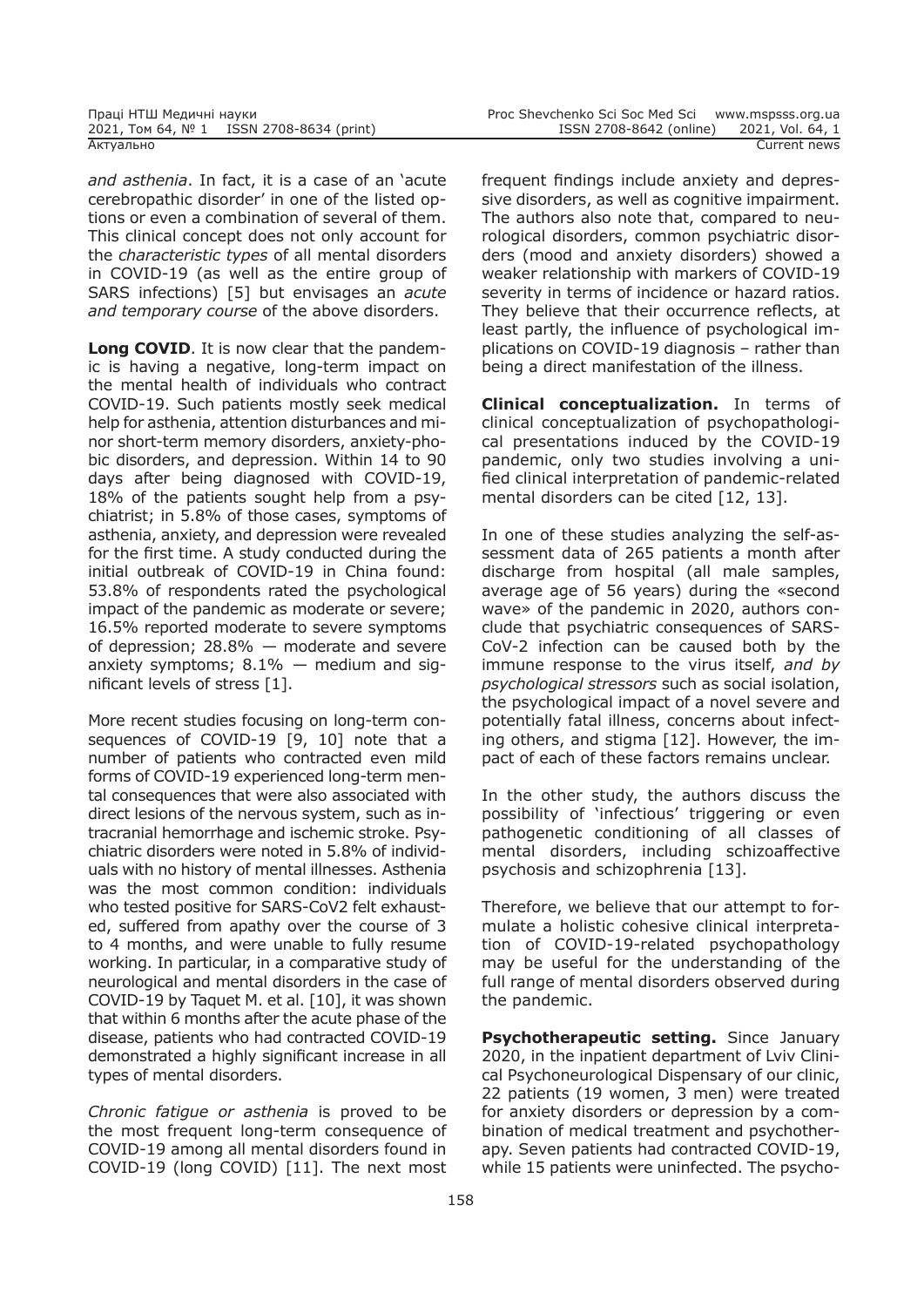therapeutic diagnosis was established according to the principles of operationalized psychodynamic diagnosis (OPD-2) [14]. OPD-2 is a standardized procedure of psychodynamic diagnosing of the patients' attitude toward the disease, personality structure, and basic conflicts and relationships verified according to ICD-10 criteria. In our case, it involved an analysis of psychological factors that may trigger anxiety or depressive reactions to COVID-19 diagnosis and its possible adverse effects. The analysis of self-reports of these patients shows that all cases of anxiety, depressive, or combined anxiety and depressive disorders are associated with excessive psychological response to the meaning of COVID-19 diagnosis.

As early as in 1992, based on the study of psychological responses to the diagnosis of 'myocardial infarction', a specific set of 'nosogenies' – psychological responses to the significance of a dangerous diagnosis conveyed to patients (such as heart attack, cancer, etc.) was described (co-authored by O. Filts. 1992 [15]). These responses comprise a spectrum with extremes of excessive, 'exaggerated', and 'unreasonable' psychopathological reactions of anxiety, depression, or depression in combination with hypochondriasis, at one end, and the opposite behaviors of ignoring the actual danger associated with a serious diagnosis, at the other. The first type of response is called hypernosognosia (exaggerated perception of the diagnosis), and the second  $-$  hyponosognosia (ignoring the diagnosis). Hypernosognosia may include hypochondriasis but has a wider context consisting of, besides symptoms and general health condition, social, interpersonal, adjustment and other aspects related to the perception of disease by patients.

All of the examined patients with anxiety, depressive, or combined anxiety and depressive disorders reported a hypernosognostic response to the diagnosis of COVID-19 at the time of the study. In self-reports of uninfected patients, the hypernosognostic response clearly correlated with the fear of the possible fatal outcome, gradually increased in line with the information pressure, and eventually reached clinical significance, with reduced social and occupational adjustment and a need for inpatient treatment. In patients with a history of COVID-19 (N=7), we observed the *following dynamics*: anxious hypernosognostic response to probable (*although virtually absent*) threats associated with COVID diagnosis caused *a disability of temporary but unpredictable duration*, triggering a subsequent development of a depressive disorder (usually with sleep disorders). Finally, in 3 out of 15 patients who previously ignored the danger of COVID-19 diagnosis, the very fact of the established diagnosis provoked an acute anxiety hypernosognostic response.

During further **clinical consultations** with psychiatrists, psychotherapists, and clinical psychologists, we found that in patients seeking consultation or treatment for encephalopathic, asthenic and mild cognitive (decreased concentration and episodes of fixation amnesia) manifestations of long COVID, hypernosognostіс *anxiety* subjectively *exacerbated* the above manifestations and significantly prolonged maladaptation, which in turn exacerbated *depression* symptoms.

To sum up:

- 1. The concept of nosogenies, as well as hyper- and hypo-nosognostic responses to the disease, is a useful tool in evaluating mental disorders and psychological responses both in the general population and in patients who contracted COVID-19 during the SARS-CoV-2 pandemic.
- 2. In the general population, hypernosognostic responses, triggered primarily by information pressure regarding the immediate threats and consequences of COVID-19, including mandatory social distancing and lockdown periods, contribute to the significant increase in anxiety, depressive, stress-related, and sleep disorders in the general population during the COVID-19 pandemic; conversely, hypo-nosognostic responses result in irresponsible behavior, including the violation of quarantine requirements.
- 3. Symptoms of long COVID are consistent with the biopsychosocial model of clinical manifestations of mental disorders: K. Bonhoeffer's neurotoxic encephalopathic disorders and mainly – asthenic and mild cognitive disorders (*biological* factor), exacerbated by information-nosogenic anxiety (*psychological* factor), which in turn significantly reduces the adaptive capacity (*social* factor) causing depressive disorders. All three factors form a 'pathological vicious circle'.